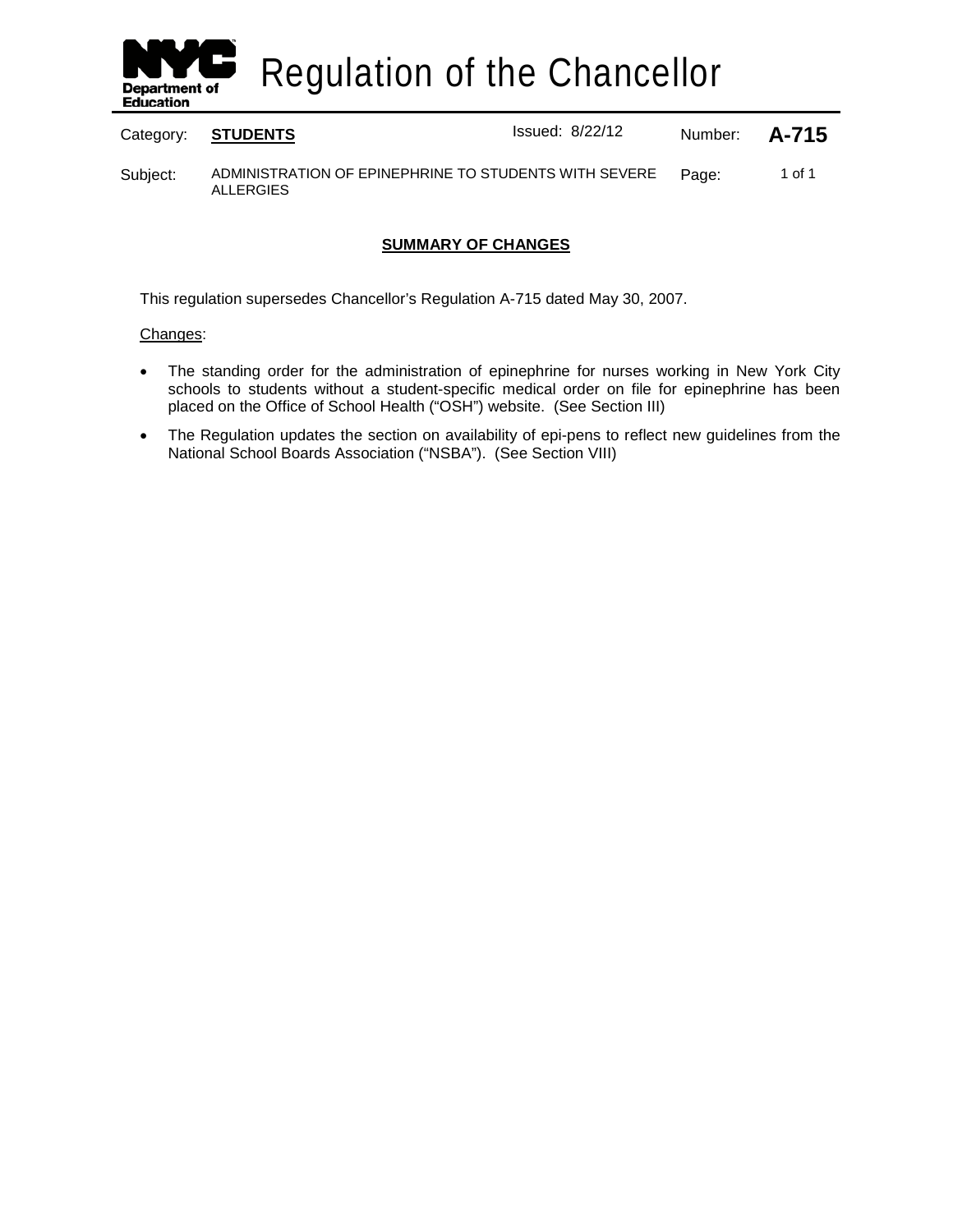## **ABSTRACT**

The NYC Department of Education recognizes that severe allergic reactions leading to anaphylaxis are a life-threatening medical emergency. This regulation sets forth a plan to reduce the risk of exposure and allow treatment with single-dose epinephrine auto-injector devices ("epi-pens"). This regulation supercedes Chancellor's Regulation A-715 issued May 30, 2007. The regulation:

- requires that all school nurses be trained in the assessment, management, and treatment of severe allergy and anaphylaxis, and play a primary role in the case management of students at risk for anaphylaxis;
- permits the administration of epinephrine by epi-pen by all nurses working in New York City public schools to any student having an anaphylactic reaction pursuant to the non-patient specific standing order on the Office of School Health (OSH) website;
- requires that at least two non-nursing school staff personnel be trained to administer an epi-pen when a nurse is not available, in any school where there is a student who has a Medication Administration Form on file for the administration of an epi-pen;
- permits a student to carry an epi-pen, as prescribed by his or her medical provider, if that student is determined to be able to selfadminister medication.

#### **I. BACKGROUND**

A. Anaphylaxis

Anaphylaxis is a life-threatening medical condition occurring in allergic individuals after exposure to specific allergens. Anaphylaxis refers to a collection of symptoms affecting multiple systems in the body. These symptoms may include some of the following: hives, itching, difficulty swallowing, coughing, difficulty breathing, nausea, abdominal pain, change in mental status, drop in blood pressure or shock. Most anaphylactic reactions in schools are due to food allergies, although medications, stinging insects, or latex can also result in anaphylaxis. The time between exposure to an allergen and the onset of symptoms can vary from minutes to hours; the majority of reactions occur within one hour, and can progress rapidly.

B. Prevention

The risk of exposure to allergens for a child is reduced when the school, medical provider and parent work together to develop a management plan for the student. This should include both prevention as well as treatment methods in the event of an accidental exposure. The parent and school should refer to the procedures for development of a plan to address a child's life-threatening allergies pursuant to section 504 of the Rehabilitation Act.

Food allergy is the most common cause of anaphylaxis in children in school. The Department of Education does not provide a peanut-, milk- or other allergen-free food service or school because the risk of accidental exposure or cross-contamination is always present. However, arrangements should be made at school to reduce the risk of exposure for identified students with severe food allergies.

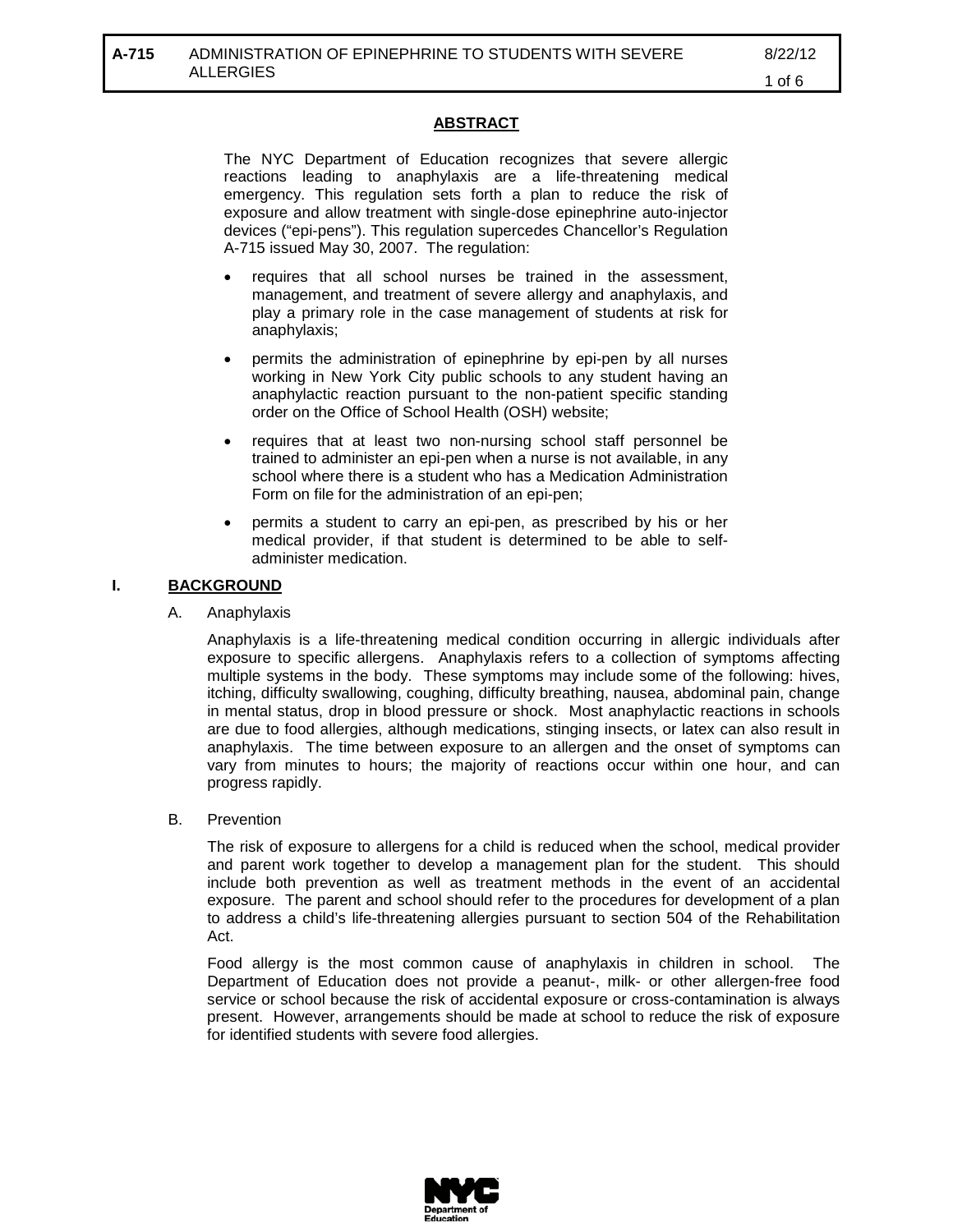# C. Importance of Epinephrine

Injection of epinephrine is the treatment of choice for anaphylaxis. Because of the potential speed with which anaphylaxis can progress to death, timely administration of epinephrine is critical. The risk of death from untreated anaphylaxis far outweighs the risk of administering epinephrine, even if administered inadvertently to someone not having an anaphylactic reaction. The "epi-pen" is a single-dose epinephrine auto-injector device that is designed for usage by a lay person. It can also be used by children themselves when their pediatrician or health care provider determines that they are ready for self-administration. Effects of epinephrine begin to wear off after 10-20 minutes; therefore, it is essential that 911 be contacted immediately.

- D. Identification of students with severe allergies
	- 1. Parents are responsible for notifying the school about a child with severe allergies. School staff should convey this information to school health staff. A Medication Administration Form (MAF) for the child should be maintained at the school. This form can be found at the following link [http://schools.nyc.gov/Offices/Health/SchoolHealthForms.](http://schools.nyc.gov/Offices/Health/SchoolHealthForms)
	- 2. Allergy information for a student should be noted by school and health staff on the appropriate information records, e.g., school health records, ATS health alert, emergency blue card.
	- 3. The Allergy Response Plan form must be completed for each student. This form can be found at the following link: [http://schools.nyc.gov/Offices/Health/SchoolHealthForms.](http://schools.nyc.gov/Offices/Health/SchoolHealthForms)
	- 4. The Medical Review of Student with Severe Allergies form must be completed by the child's medical provider for each student submitting a MAF with severe allergies. This form can be found at the following link: [http://schools.nyc.gov/Offices/Health/SchoolHealthForms.](http://schools.nyc.gov/Offices/Health/SchoolHealthForms)

### **II. LIABILITY**

Given the potentially fatal consequences for a child who needs epinephrine and does not receive it in a timely manner, employees who have been trained pursuant to this regulation should not be deterred from administering an epi-pen for fear of being sued. The New York City Law Department has agreed to defend and indemnify any employee who is sued as a result of the administration of an epi-pen pursuant to this regulation.

Furthermore, the emergency administration of an epi-pen by a nurse or school health physician to any adult or non-student having a severe allergic reaction for which there is no current individual medical order at the school, while outside the scope of employment, would be covered under the Good Samaritan Law, NYS Public Health Law § 3000A.

# **III. ORDERS PERMITTING ADMINISTRATION OF EPINEPHRINE**

The Standing Order for the administration of epinephrine for nurses working in New York City schools to students without a student-specific medical order on file for epinephrine may be found by clicking the link below:

http://schools.nyc.gov/Offices/Health/SchoolHealthForms/default.htm

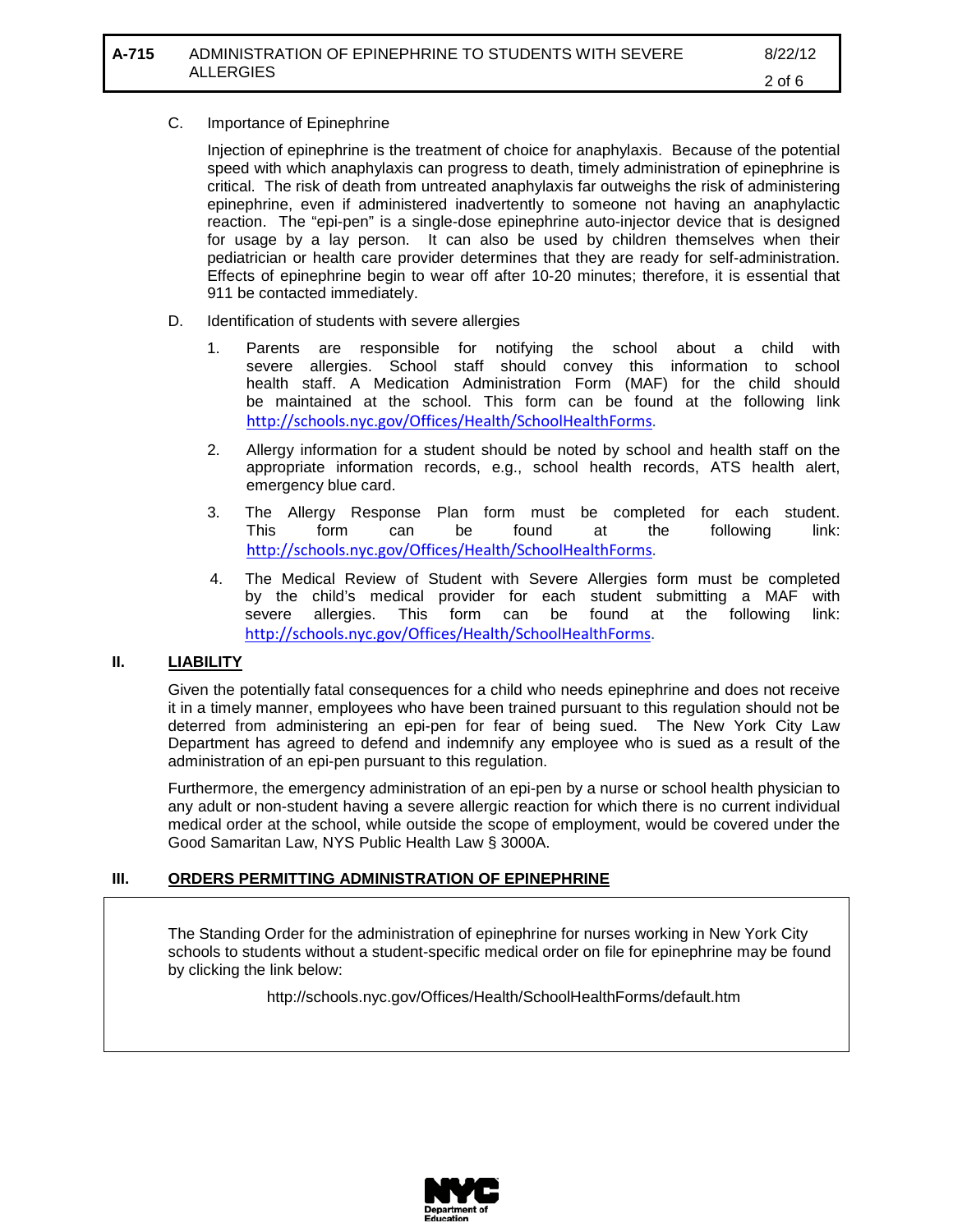## 3 of 6

### **Order for Administration of epinephrine by nurse or trained school staff if a nurse is not available to identified students who have a medication order for epinephrine on file[1](#page-3-0) :**

Upon recognition of the symptoms of severe allergic reaction or anaphylaxis, an epi-pen should be administered by the nurse or trained school staff according to the student's Medication Administration Form.

### **EMS MUST BE SUMMONED IMMEDIATELY**

### **IV. TRAINING**

A. Identification of School Personnel

- 1. For students who are not able to self-administer, the administration of epi-pen is primarily the responsibility of the school nurse. However, because a school nurse is not always available at the time of an anaphylactic reaction, school personnel must be trained to administer epi-pen in the event that a student for whom there is a Medication Administration Form for administration of epi-pen is suffering from a severe allergic or anaphylactic reaction and is unable to self-administer medication.
- 2. The school principal, in consultation with the school health staff will determine which non-medical school staff should be trained to administer epi-pen, based on the individual student and school circumstances. The principal must ensure the availability of at least 2 appropriately trained staff (in addition to a nurse) to administer an epi-pen to students known to be at risk for anaphylaxis when a nurse is not available, by considering the following:
	- a. The school should first seek volunteers;
	- b. The teacher(s) of an elementary school student(s) who has a Medication Administration Form for epinephrine must be trained. For older children, especially in middle and high school where the student is not based in one classroom, individual circumstances will determine which staff are best to be trained.
	- c. In addition to teachers, the school principal and/or other administrators must be trained so that a trained supervisor is in the school whenever an identified student is in the building.<sup>[2](#page-3-1)</sup> Depending on circumstances of the individual student(s) at risk, other appropriate staff include: staff who are present in the cafeteria during school meals (for students with food allergies), health aides, paraprofessionals, playground/recess staff (for those with insect bite allergies), etc. Additional staff may need to be trained for after-school activities and programs, school trips, etc. Schools may request additional or follow-up training as needed.

<span id="page-3-1"></span> $2$  Principals should ask those staff who have been trained in the use of Automated External Defibrillators (AED) if they are willing to be trained in the administration of epi-pen.



<span id="page-3-0"></span>See Guidelines for Administration of Medication in Schools, NY State Education Department, University of the State of New York, April, 2002, with clarification letter, "Use of Epinephrine Auto-injector Devices in the School Setting" NY State Education Department, University of the State of New York, June 2002, which provides: "The administration of epinephrine by epi-pen, prescribed by a licensed prescriber, to a student with a known severe allergy needing an anaphylactic treatment agent may be performed by a school staff member responding to an emergency situation. Such a response is permitted under the Medical Practice Act (Education Law § 6527[4][a]) and the Nurse Practice Act (Education Law § 6908 [1][a][iv]) and is covered by the "Good Samaritan Law" (Public Health Law 3000-a)."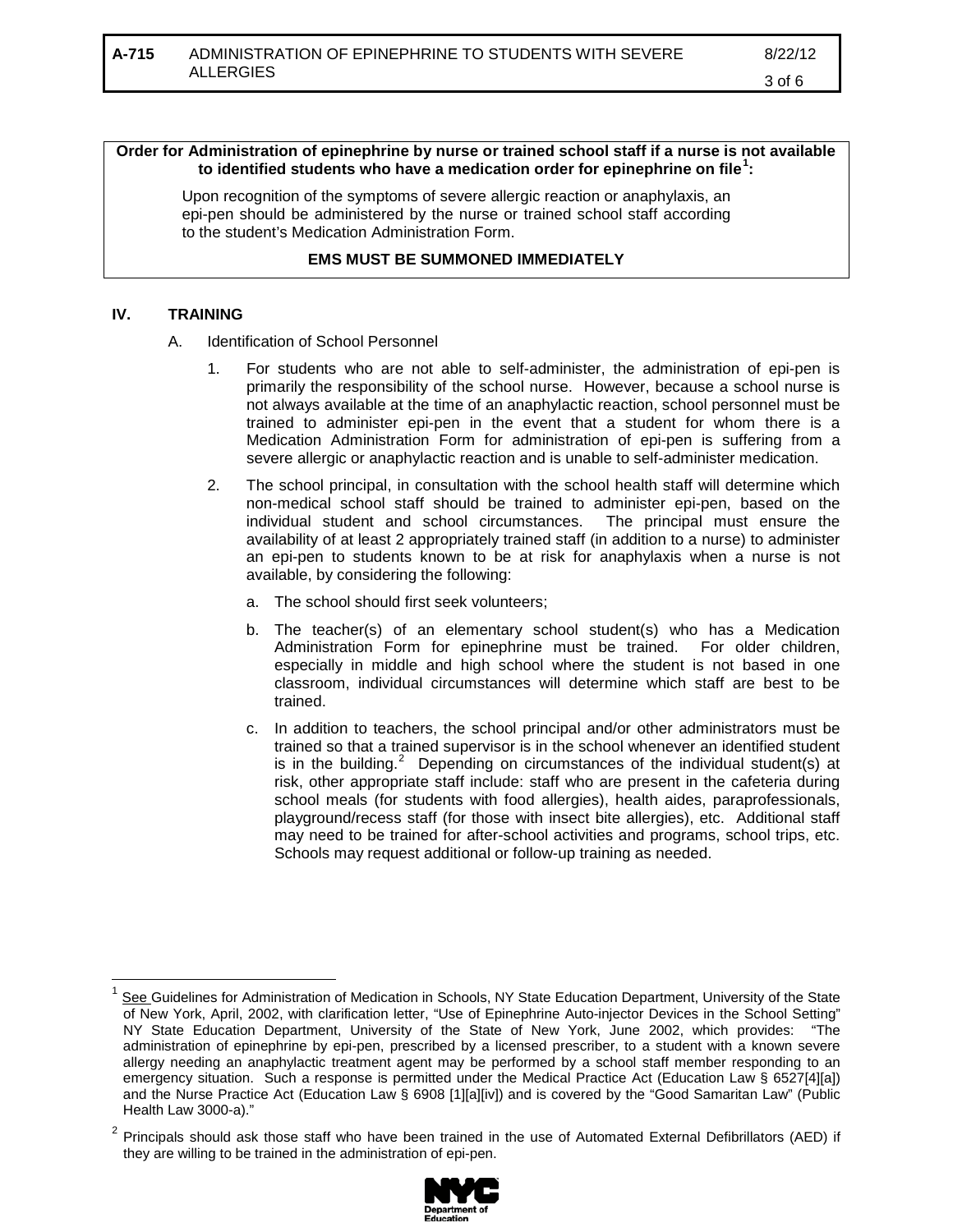- d. Principals should ensure that trained staff remain available despite staff transfers, absenteeism, and personnel turnover. In addition, if a student transfers to another school, the new principal and school health staff should be informed of the needs of the incoming student by the prior school's principal and health team.
- 3. The principal should ensure that information as to who in the school is trained to administer epi-pen as well as the storage location of the epi-pen is entered into the online School Safety Plan. Principals must ensure that the school's internal communication system can summon those staff who have been trained to the site of the emergency.
- B. Training of School Personnel
	- 1. In order to assure quality and uniformity of nursing skills, school nurses will be trained by the School Health Program in the prevention and recognition of severe allergic reactions and anaphylaxis, school management of the severely allergic child, the administration of epi-pen, appropriate handling and disposal of epi-pen, the immediate care of the patient until help (911) arrives, and the teaching thereof to non-medical school personnel.
	- 2. In schools where there is a child who has a Medication Administration Order for epipen, non-medical school staff identified in accordance with the prior section will be trained by school nurses, physicians or other appropriate trainers in the prevention and recognition of severe allergic reactions and anaphylaxis, administration of epinephrine by epi-pen, appropriate handling and disposal of epi-pen, immediate care of the patient until help (911) arrives, and classroom and school management of students at risk for severe allergy and anaphylaxis.
	- 3. School health professionals will provide training and refresher training to any school staff whenever it is requested, but at a minimum will train/retrain non-medical school staff at least yearly so long as there are students in the school for whom there is a medical order for administration of epinephrine. Please refer to the document entitled "Training Program for Unlicensed school personnel to administer epinephrine by autoinjector in life threatening situations." This form can be found at the following link: [http://schools.nyc.gov/Offices/Health/SchoolHealthForms.](http://schools.nyc.gov/Offices/Health/SchoolHealthForms)
	- 4. If there are no on-site nurses or physicians to train school staff, principals should contact their Borough Nursing Director, Children First Network (CFN) Health Liaison, or the Office of School Health at 347-396-4714, to arrange for training of school staff through the School Health Program.

### **V. RESPONDING TO AN EMERGENCY**

- A. The school nurse or a trained staff member must immediately respond to an emergency of a student for whom there is a Medication Administration Order for epi-pen. In the event of apparent anaphylaxis, epi-pen must be administered in accordance with this regulation and the training provided to school staff.
- B. Upon administering an epi-pen, Emergency Medical Services (EMS) must be notified immediately by calling 911. The information reported to them must include, but is not limited to, the event/time/dose/route of administration. If two people respond to the emergency, one trained person should administer the epi-pen and the other should simultaneously contact EMS. If a staff member is alone, the epi-pen must be administered first, and the staff member should then immediately contact EMS/911.
- C. The parent/guardian of a student to whom epi-pen has been administered must be notified as soon as possible.

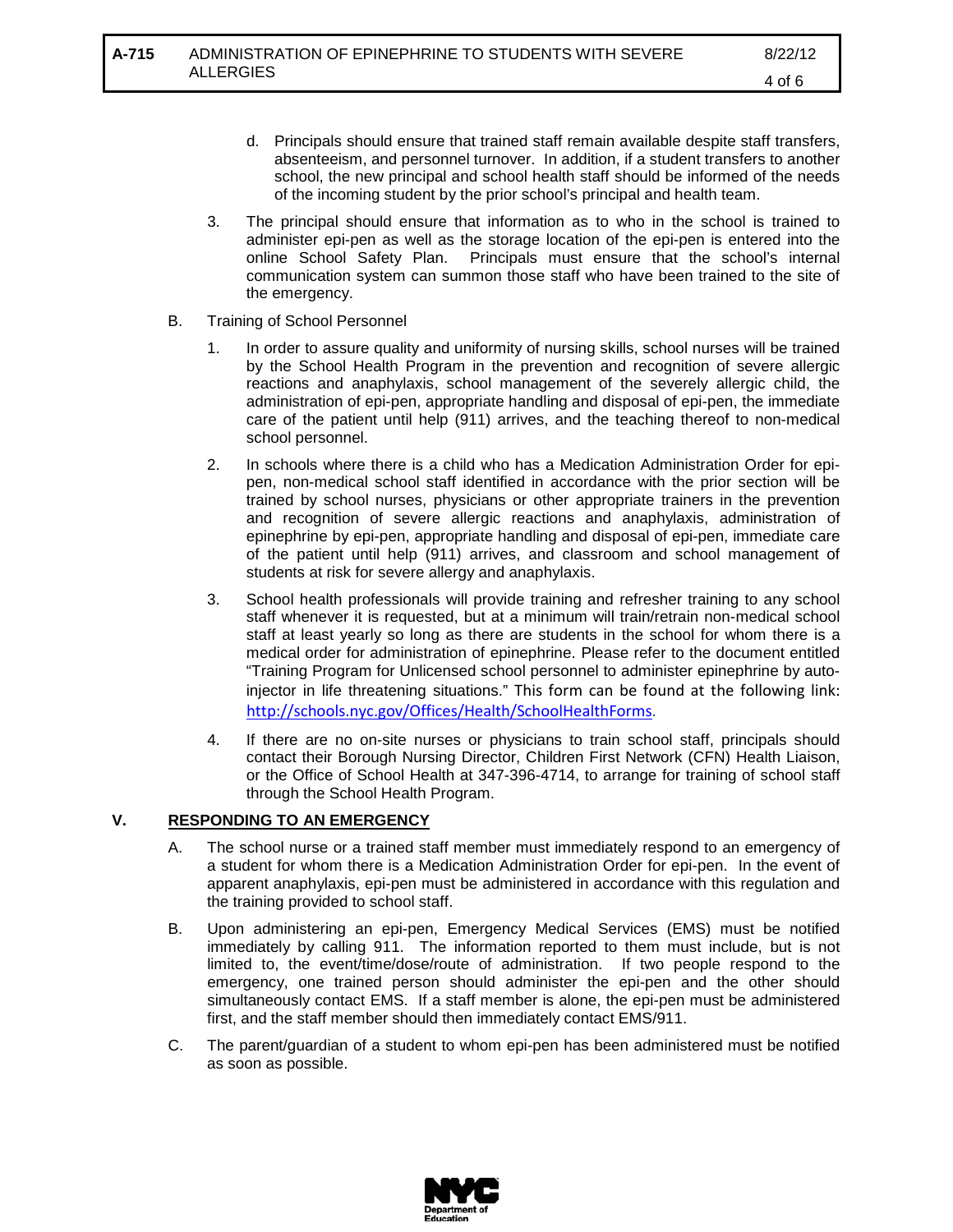### **VI. DISPOSAL OF THE USED EPI-PEN**

Place the discharged unit into its carrying container and discard into a designated sharps container. If no designated sharps disposal container is available, discard the used epi-pen into an impermeable container, and give to the Emergency Medical Services (EMS) personnel upon their arrival.

### **VII. SUPPLYING THE EPI-PEN**

- A. The parent of a student who has a Medication Administration Form for epi-pen must supply the school with the epi-pen device. It is recommended that two epi-pens be supplied, with the second functioning as a back-up in case of malfunction or as an extra dosage if necessary. Epi-pens must be supplied in their original packaging as received from the pharmacist. It is recommended that the school be supplied with epi-pens even if the student is able to self administer.
- B. All schools that have a daily nurse should have an epi-pen of each size (as appropriate for the school population, e.g., 1 epi-pen and/or 1 epi-pen 'junior') available for non-patient specific emergency situations and/or as back-up respectively. All such schools will be supplied with epi-pens through the Office of School Health.

#### **VIII. AVAILABILITY OF EPI-PENS**

- A. Emergency medications should be stored in a safe, appropriate, and secure, yet accessible location that will allow for rapid, life-saving administration by authorized personnel. Actual location of the medicines should be carefully considered and identified in a student's individual written management plan. All those involved with the student's care should be notified where the medication is stored. The epi-pen should not be stored in a locked container. For outside school activities, such as gym class or a class trip, the epi-pen should be carried in a hand-held emergency kit in the possession of a trained staff member. Epi-pens should be kept in close proximity to the student whenever exposure to an allergen is likely (e.g., classroom, lunchroom, playground, etc.).
- B. In cases where a student may carry and/or self-administer the epi-pen, the student should keep the device (ideally, two) with him or her at all times. The student should bring the epipen(s) to all off-site activities (e.g., class trip, work-study).

#### **IX. STORAGE AND REPLACEMENT OF EPI-PEN**

- A. Epinephrine is stable and should be stored at room temperature until the marked expiration date. Epi-pens should not be exposed to direct sunlight, extreme heat, or refrigeration. The epi-pen should be replaced with a fresh unit prior to the expiration date, or when the device has been used or accidentally discharged. The contents of the epi-pen should be clear and colorless. If the contents are discolored or brown, the epi-pen should not be used, and should be replaced.
- B. The parent of a student with a Medication Administration Form for epi-pen is responsible for replacing an expired or discolored epi-pen. School staff should be alert to expiration dates and communicate with parents to replace epi-pens as needed.

### **X. RECORD KEEPING**

A. A record of all persons to whom epi-pen has been administered must be kept. It must include the recipient's name, date, time, dose and route of administration, location of incident, symptoms observed, name of nurse or person administering the epinephrine dose, the manufacturer and lot number of the epinephrine and notation that EMS was contacted. In schools with a school nurse, this information should be maintained by the school nurse, in the student's health record. If an epi-pen is administered by school staff because the nurse was unavailable, this information must be recorded by school staff and given to the nurse upon her return. In schools without a school nurse, this information should be maintained by the principal.